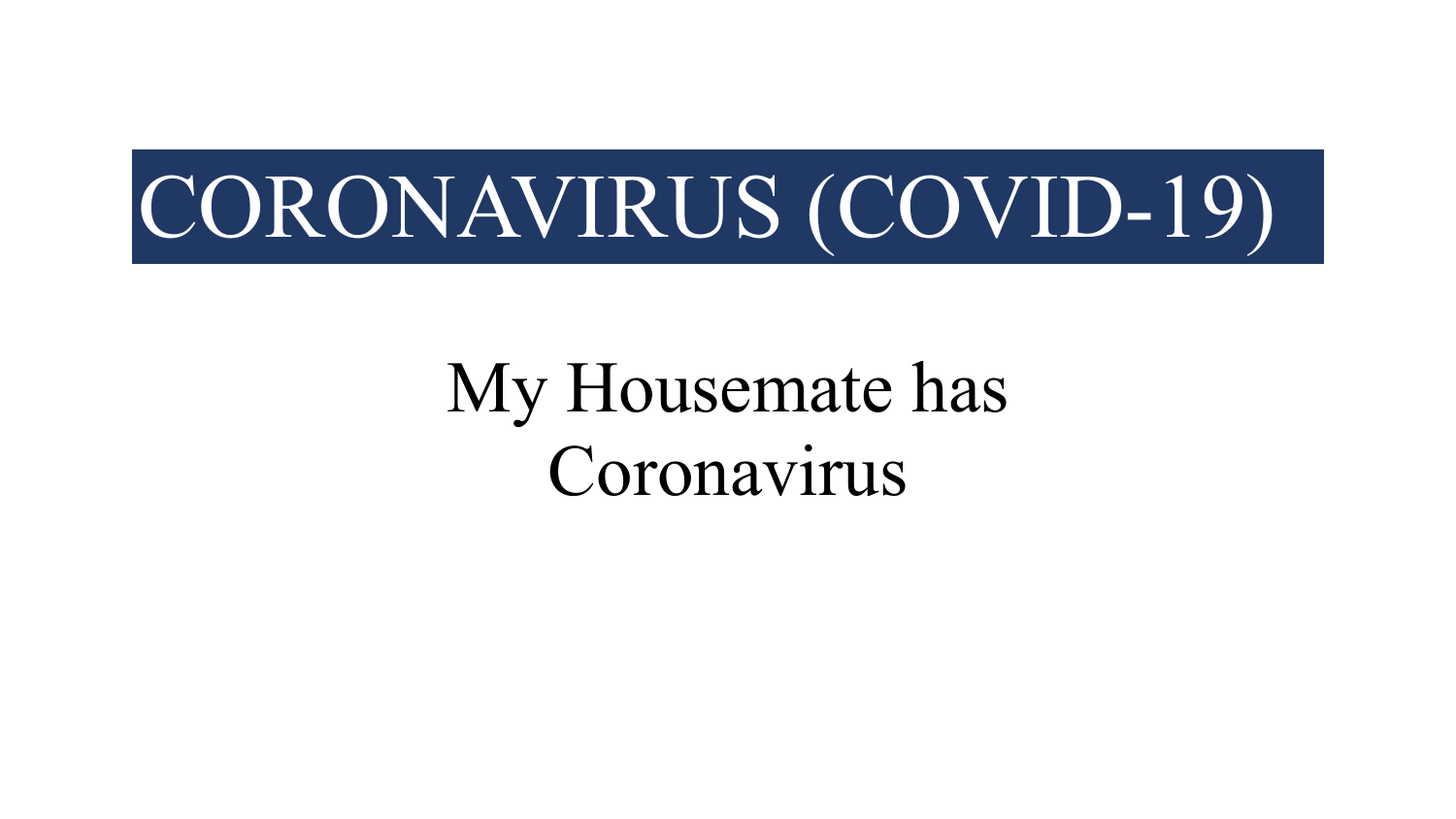## The coronavirus is similar to a flu or cold virus and spreads very easily.

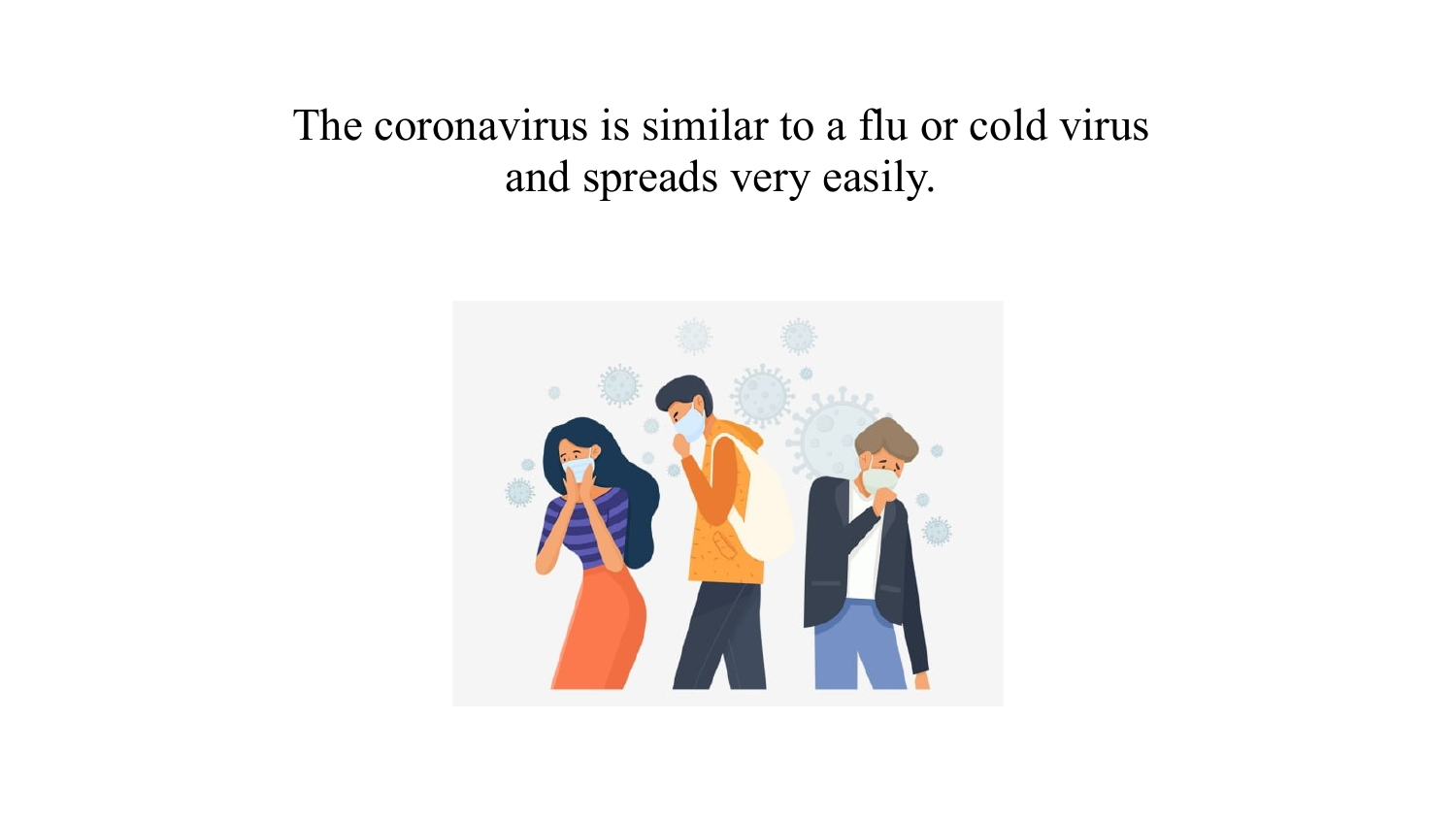#### Many people will become sick with the coronavirus.



Someone I know or live with may become sick with coronavirus, like my housemate.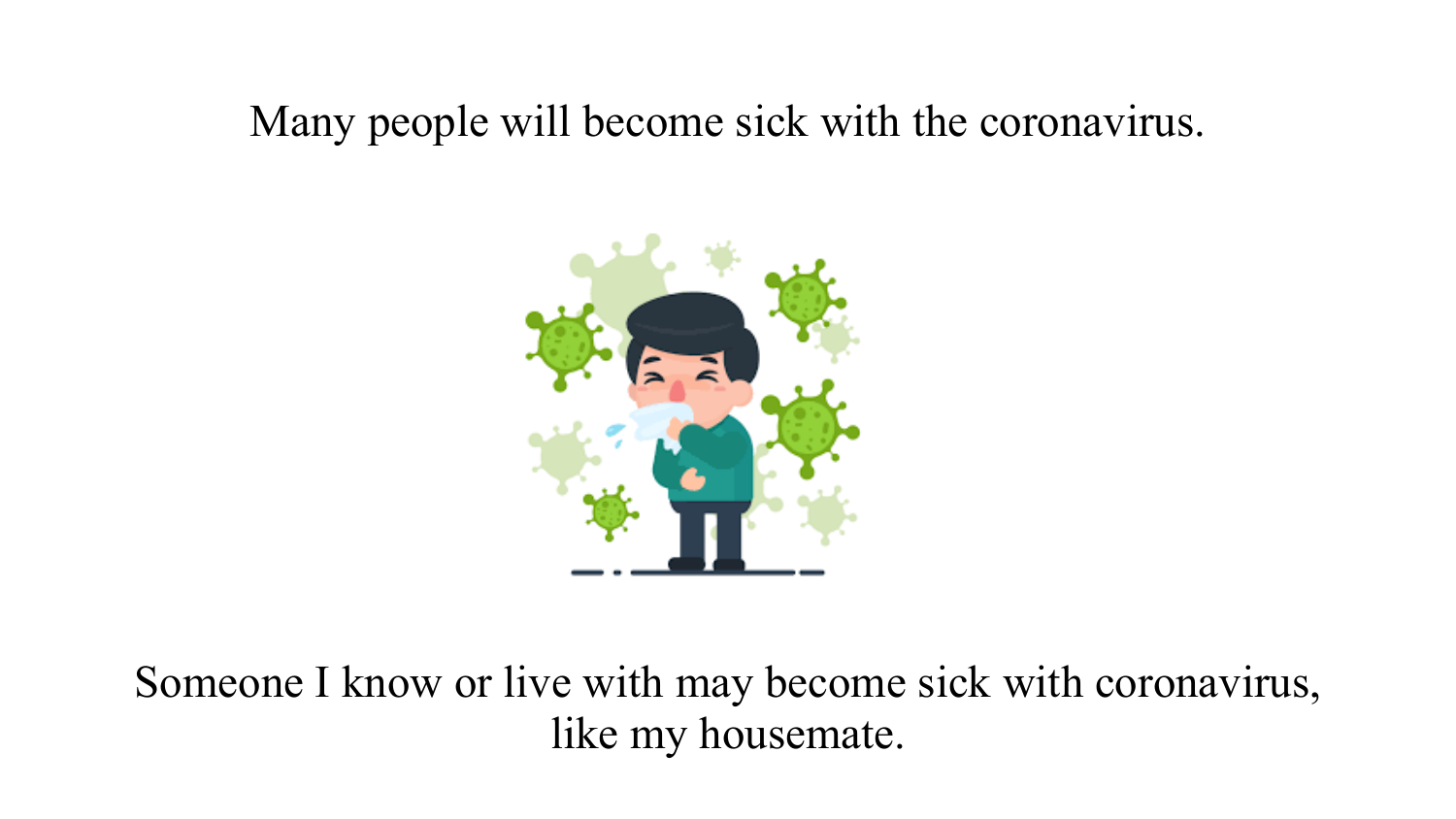Every person who becomes sick with the coronavirus will have their own unique experience.



While I can not know for sure what my housemate's experience will be with the coronavirus, there are some things I can expect.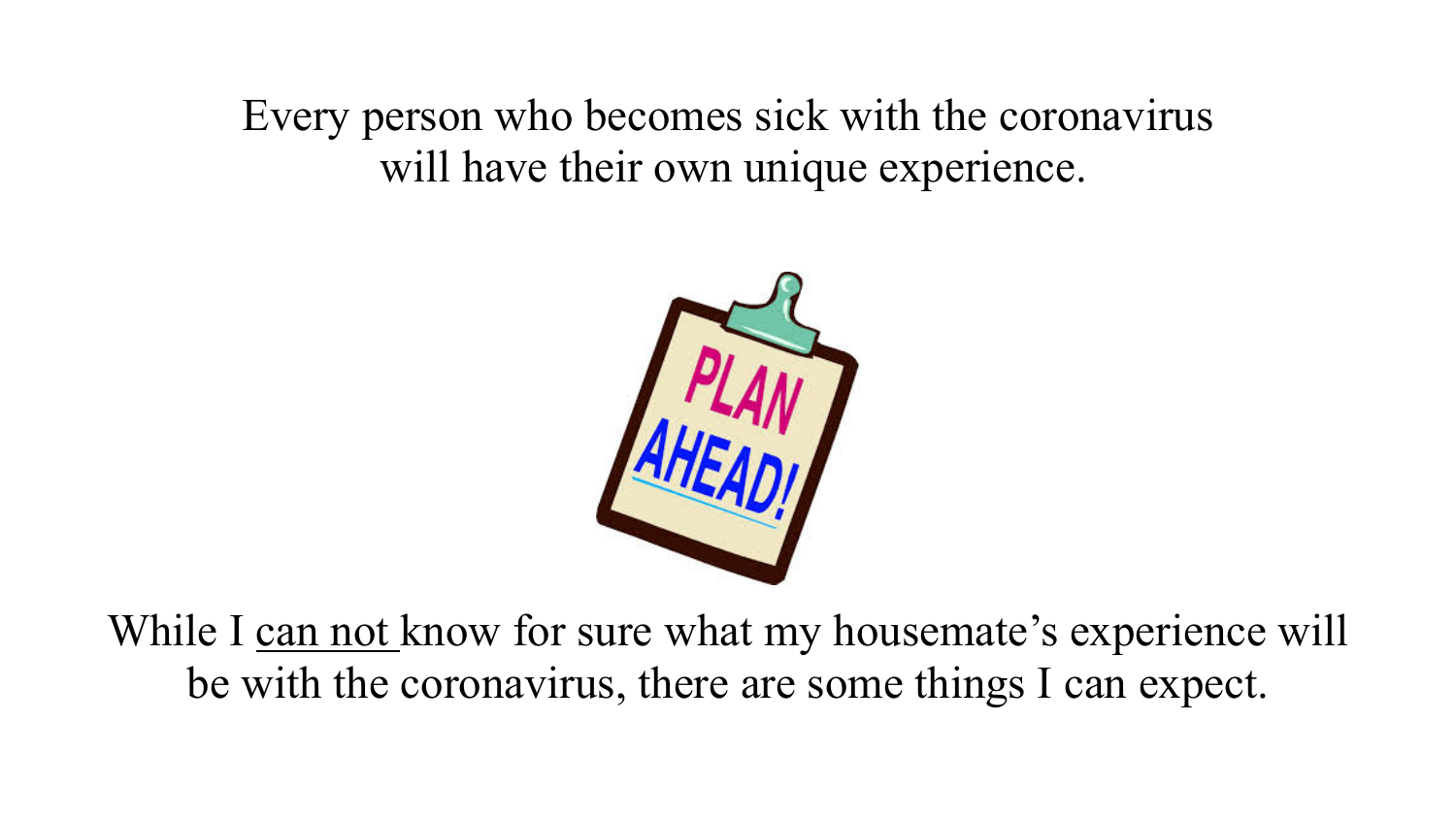If my housemate becomes sick with coronavirus, they may feel unwell.



They could have a fever, sore throat, cough, shortness of breath or feel very tired.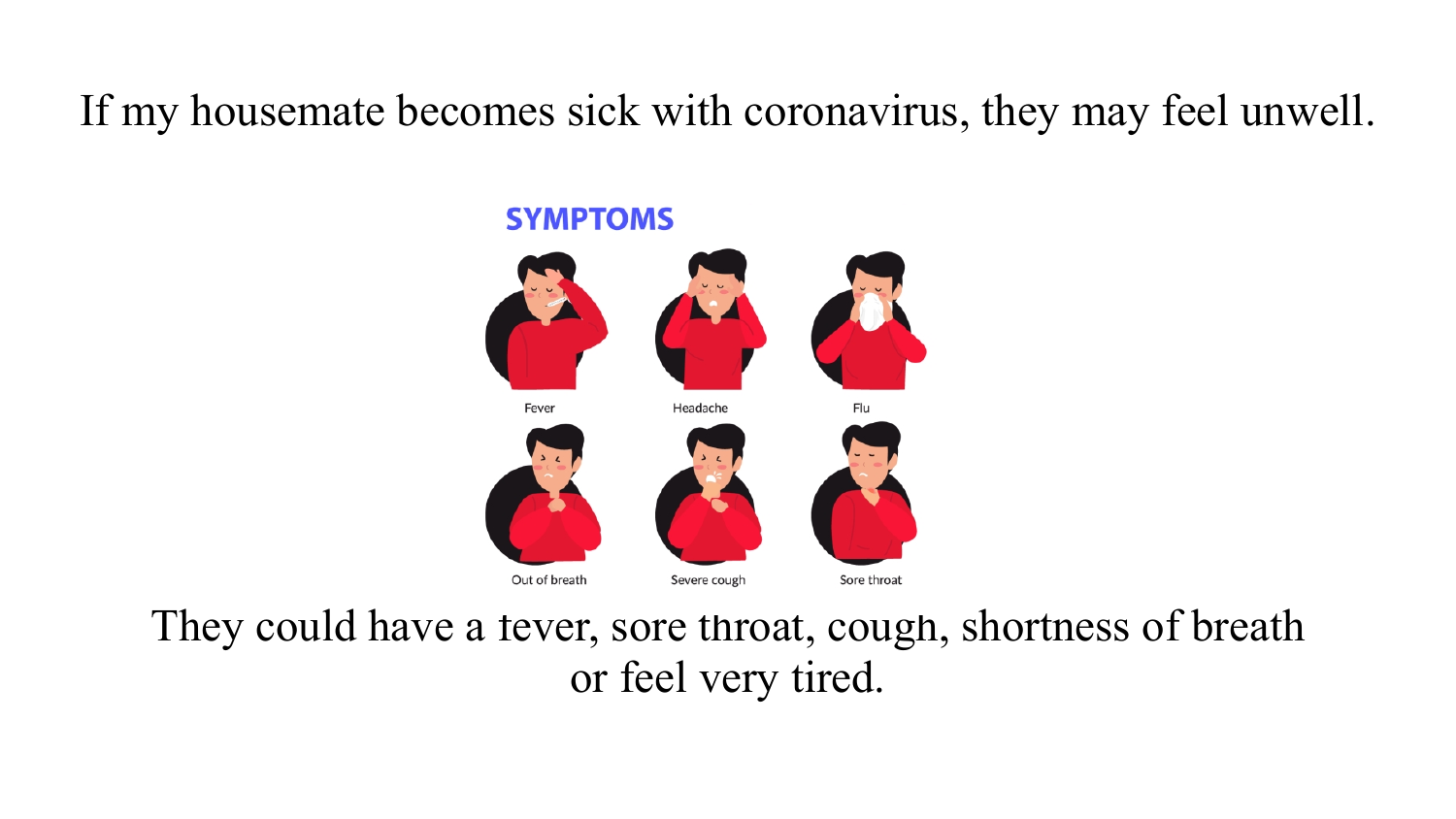If my housemate becomes sick with coronavirus, they will need to get tested at a special medical clinic.





Nose Swab

Because the virus spreads so easily I may also need to get tested for coronavirus to see if I have it as well.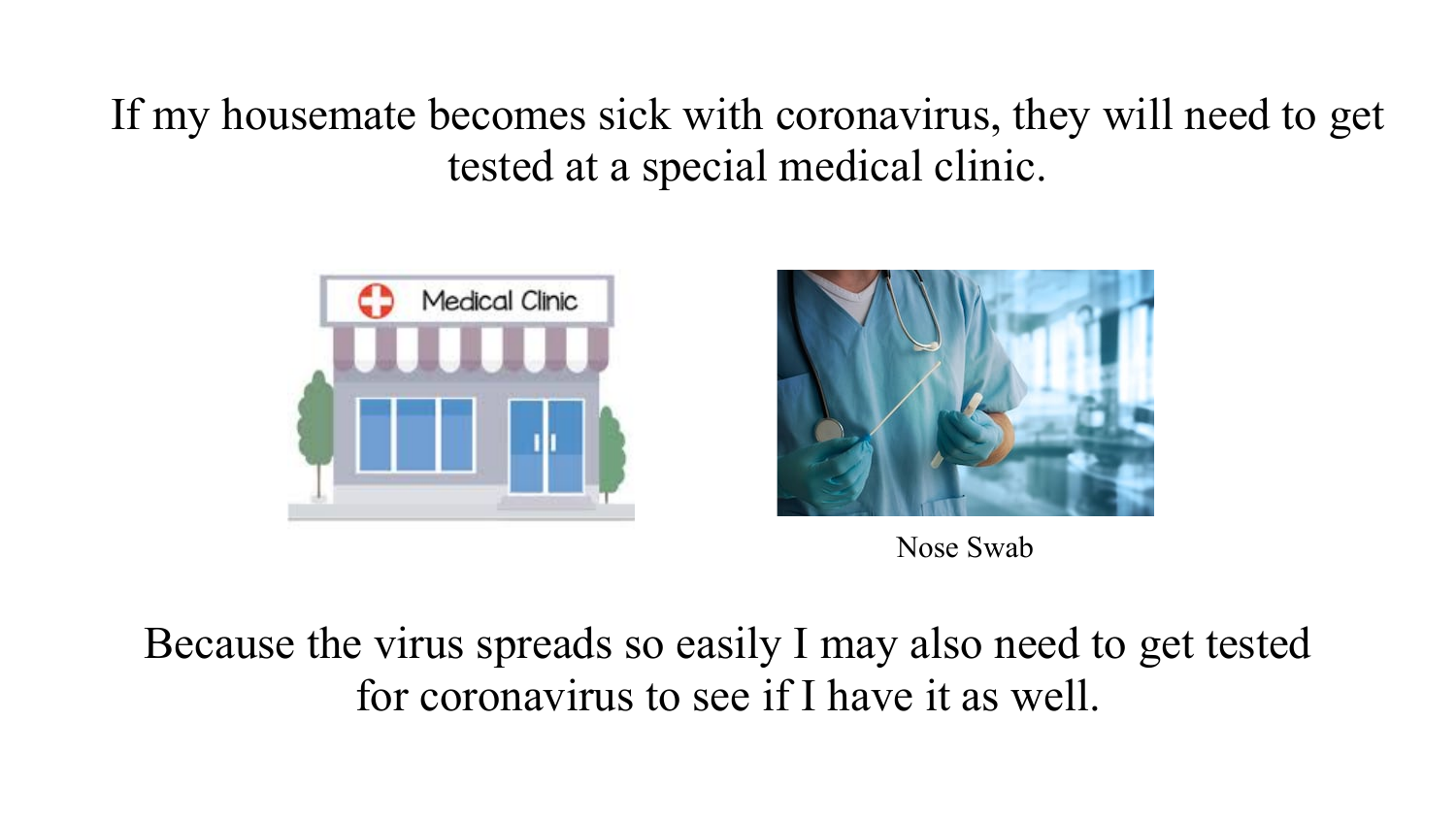If my housemate becomes sick with coronavirus, they will need to self - isolate to avoid the spread of germs.



Self-isolation could happen in their **bedroom**, a **special area in our home**, a **new place** away from home, or the **hospital.**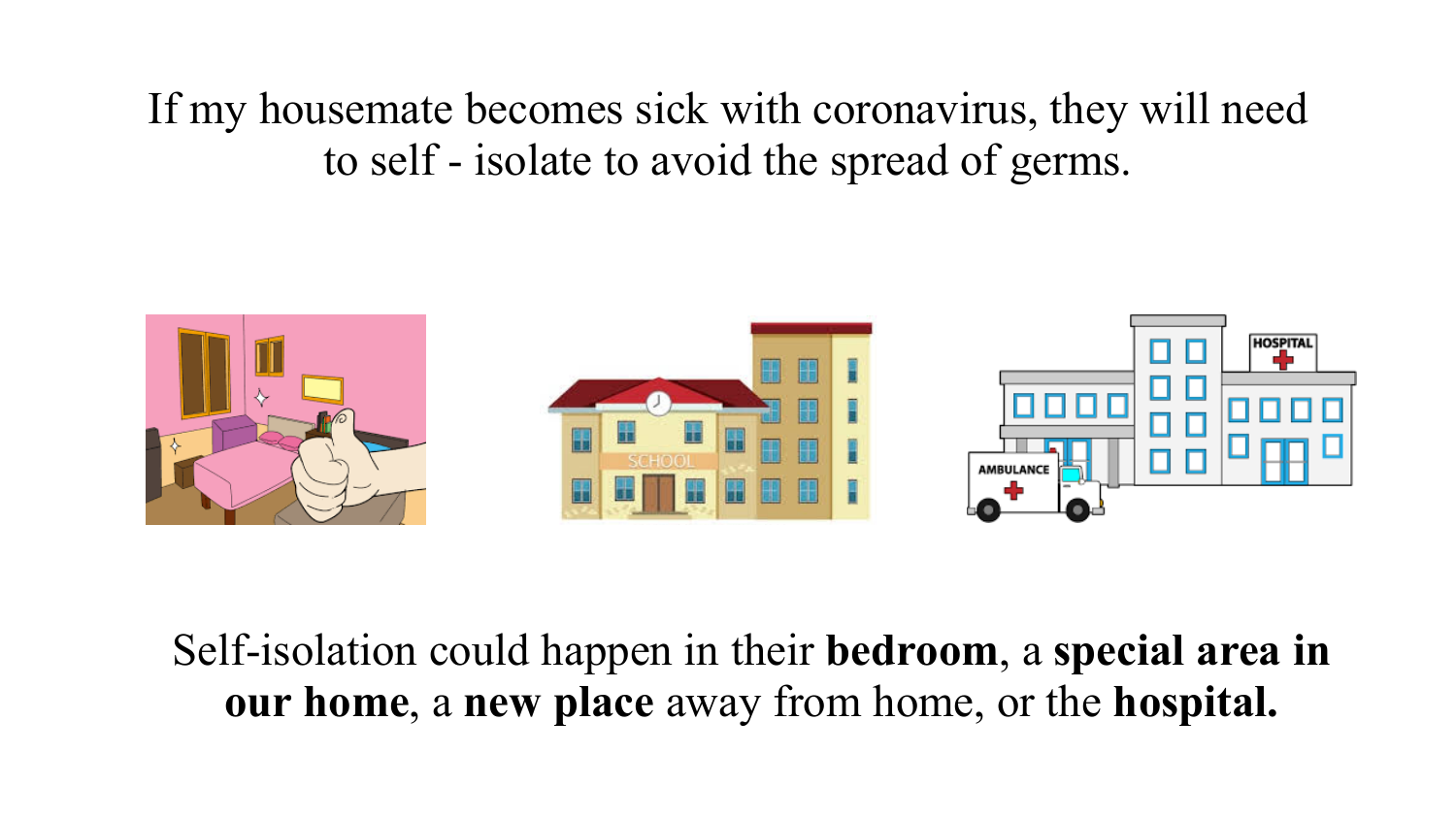Self - isolation means that my housemate will stay in one place – away from others - <u>at all times</u> throughout the day and night.





They will stay in this place until they are better.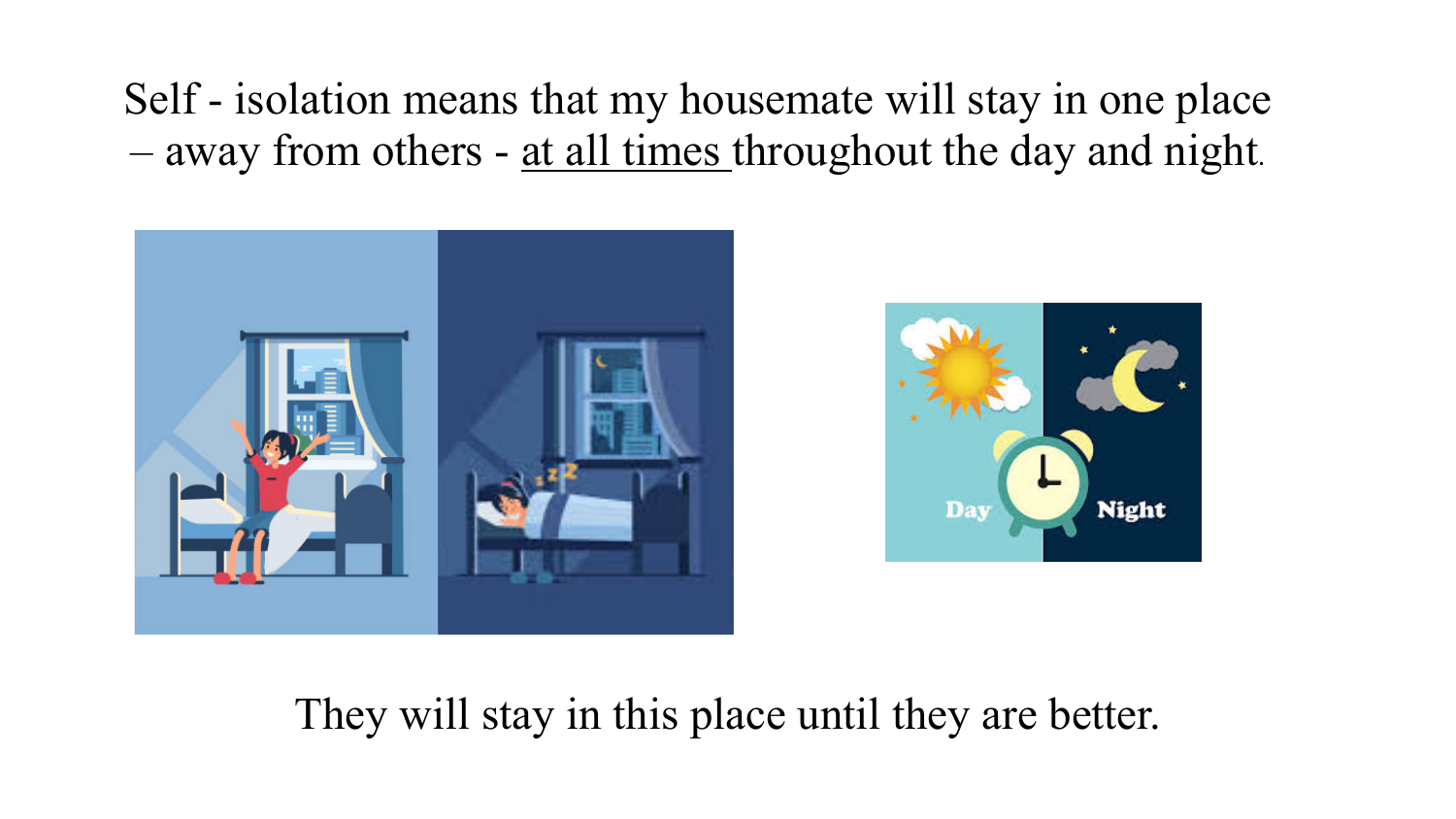## This means that I will not see or spend time with my housemate for awhile.



It is important that I stay away from my housemate to keep everyone else in the house safe.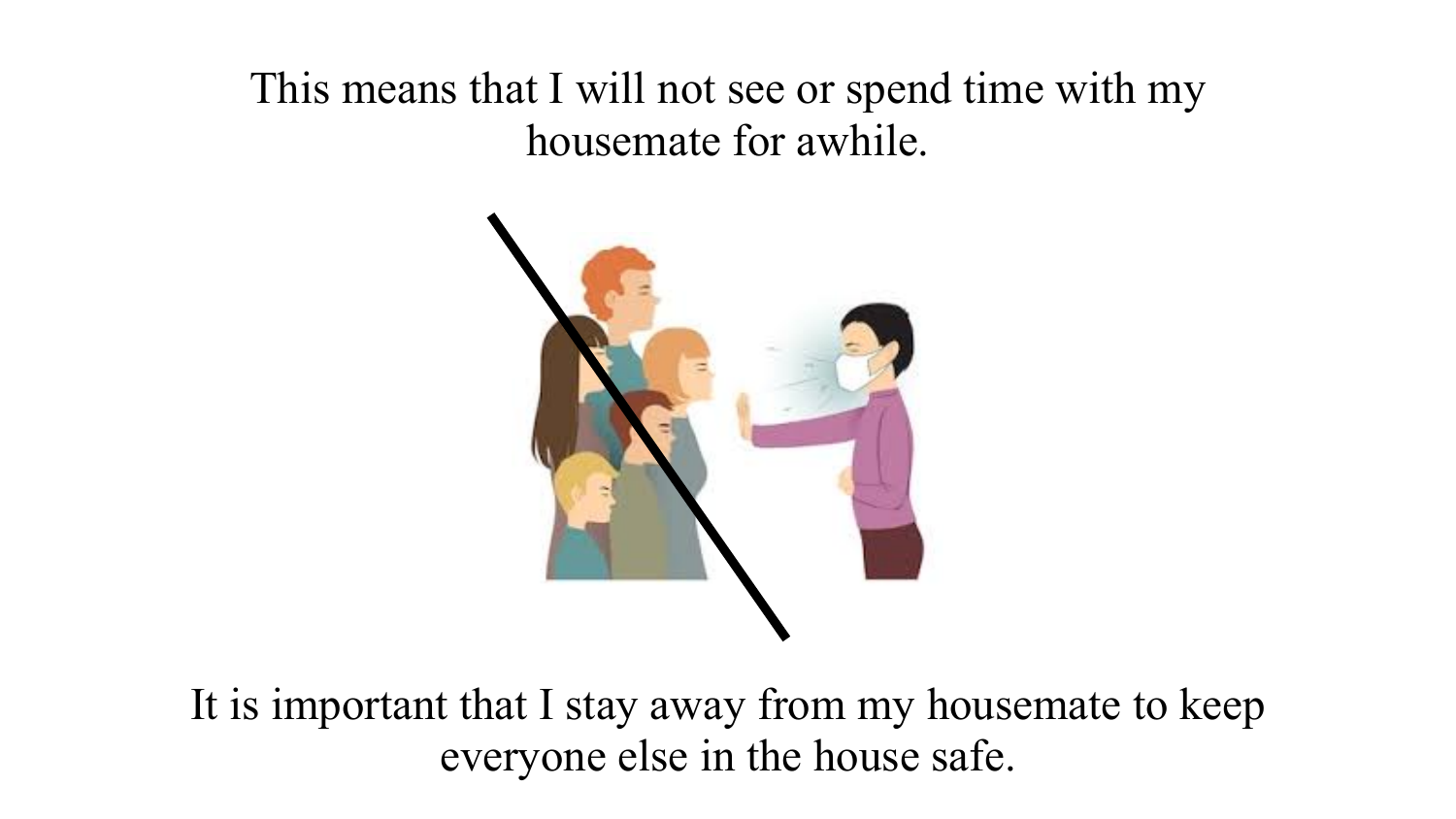If my housemate becomes sick with coronavirus, they will need to wear a mask that covers their nose and mouth.

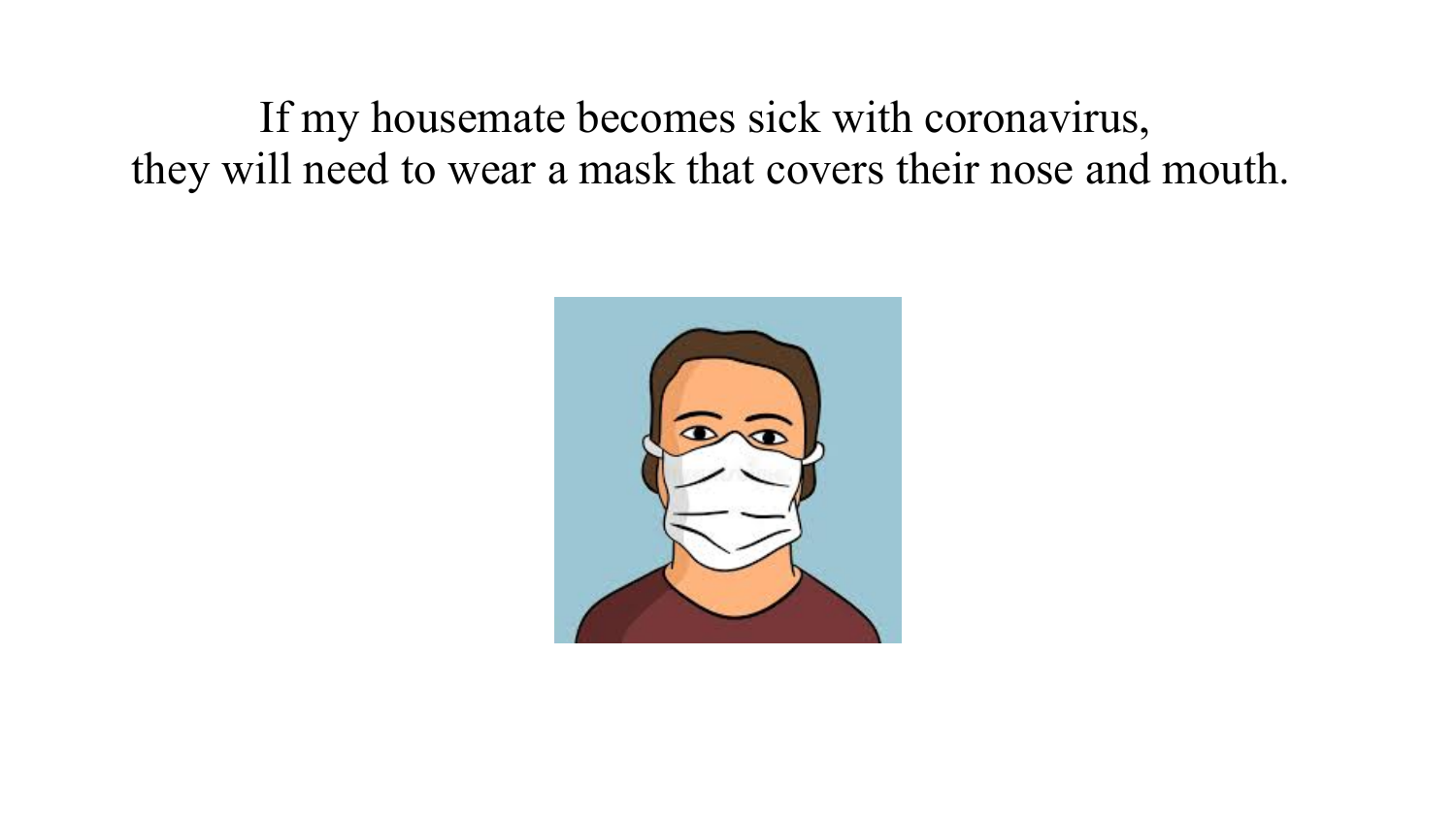Staff in the home will wear a mask to cover their nose and mouth.



Staff may also wear other items, like a gown, gloves and goggles. This will help to prevent the spread of germs.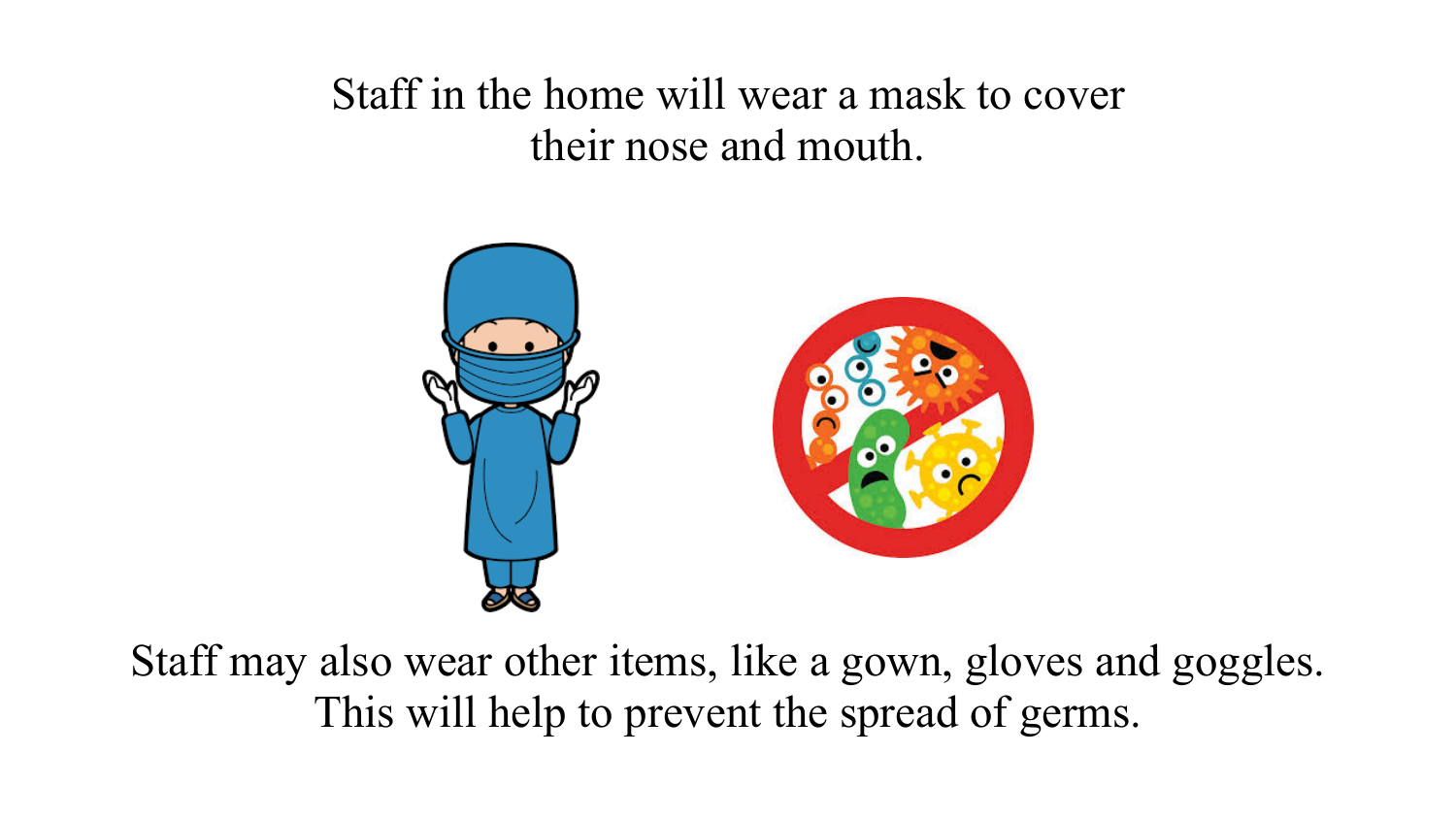If my housemate becomes sick with coronavirus, supports are in place to keep everyone in the home safe.



I don't know how long my housemate will have the coronavirus but I know that everyone will be well taken care of.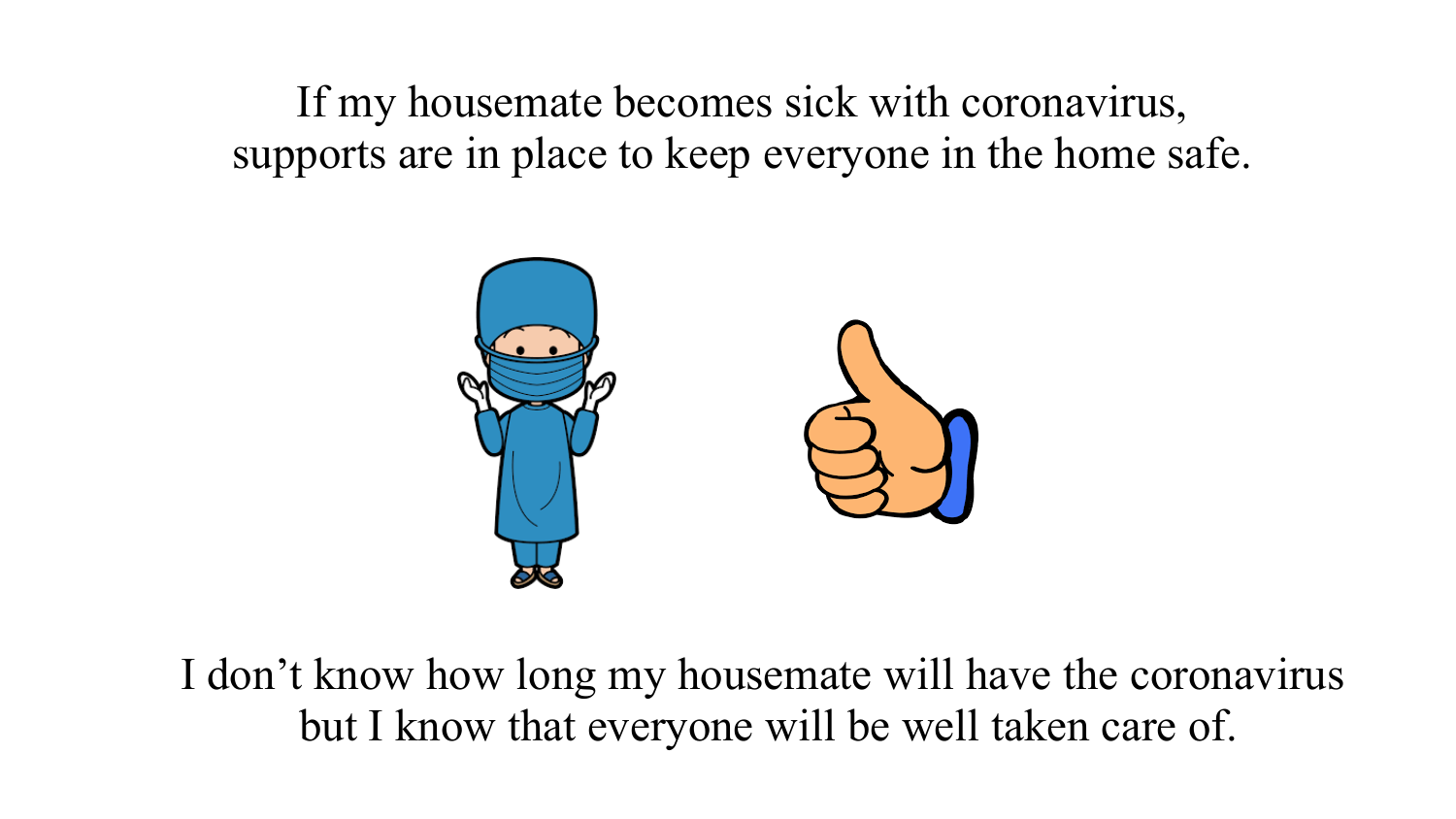Learning about what may happen if my housemate becomes sick with coronavirus might make me feel different emotions.



### It is *okay* to feel this way.